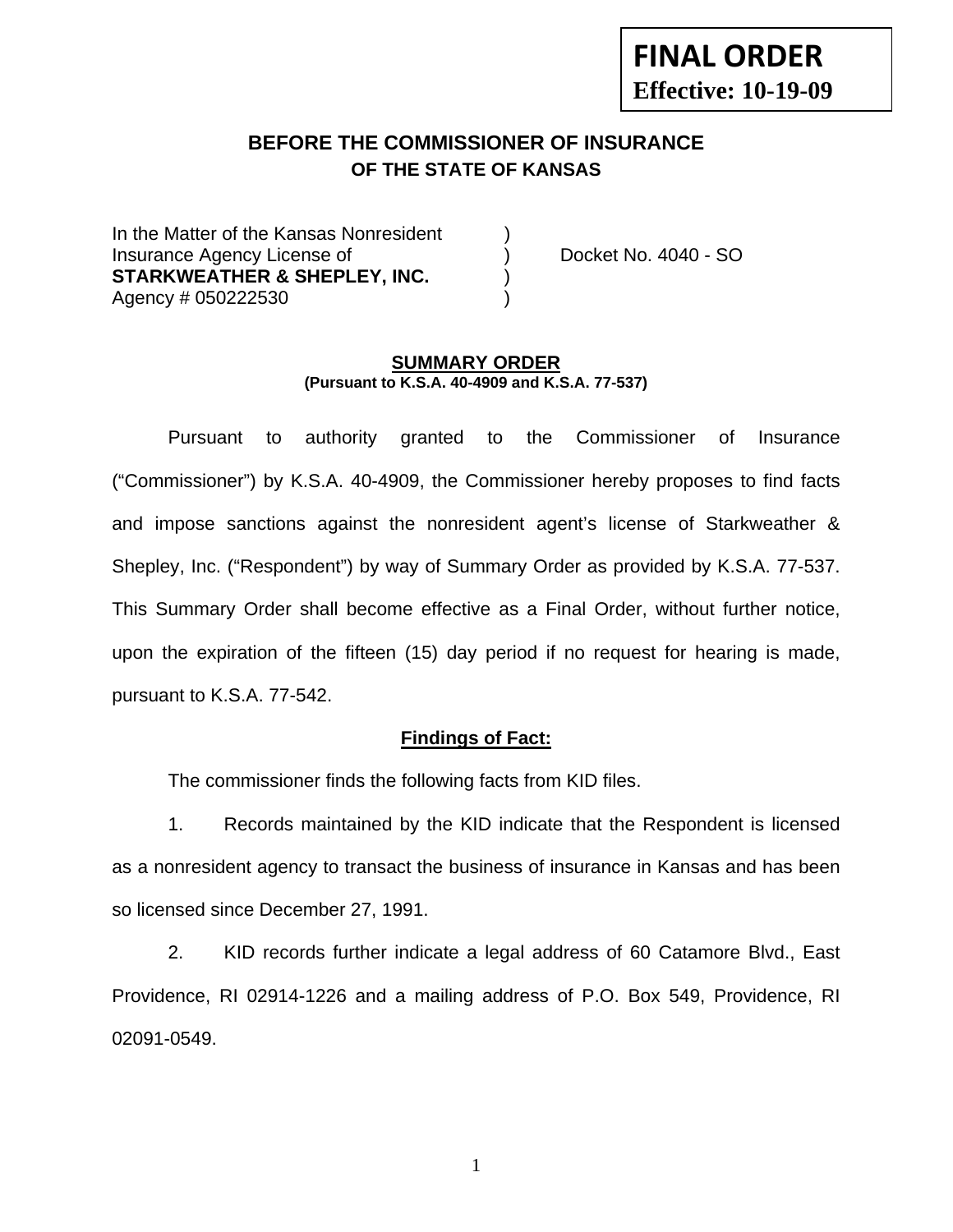3. KID records show that Natale P. Calamis is the responsible and contact person for Respondent.

 4. On or about May 27, 2009 a review of the NAIC State Producer Licensing Report revealed that Respondent's Florida nonresident agency license was disciplined, effective April 9, 2009. The discipline was for "Failure to Timely File Application". A monetary penalty was assessed.

#### **Applicable Law**

 5. K.A.R. 40-7-9 requires an agency to notify the Kansas Insurance Department within thirty (30) days of each disciplinary action taken on the insurance agency's license by the insurance regulatory agency of any other state; and

6. K.S.A. 40-4909(a) provides, in relevant part:

"The commissioner may deny, suspend, revoke or refuse renewal of any license issued under this act if the commissioner finds that the applicant or license holder has:

- (2) Violated:
- (A) Any provision of chapter 40 of the Kansas Statutes Annotated, and amendments thereto, or any rule regulation promulgated hereunder

7. The Commissioner may revoke any license issued under the Insurance

Agents Licensing Act if the Commissioner finds that the interests of the insurer or the

insurable interests of the public are not properly served under such license. K.S.A. 40-

4909(b).

#### **Conclusions of Law**

8. The Commissioner has jurisdiction over Respondent as well as the subject

matter of this proceeding, and such proceeding is held in the public interest.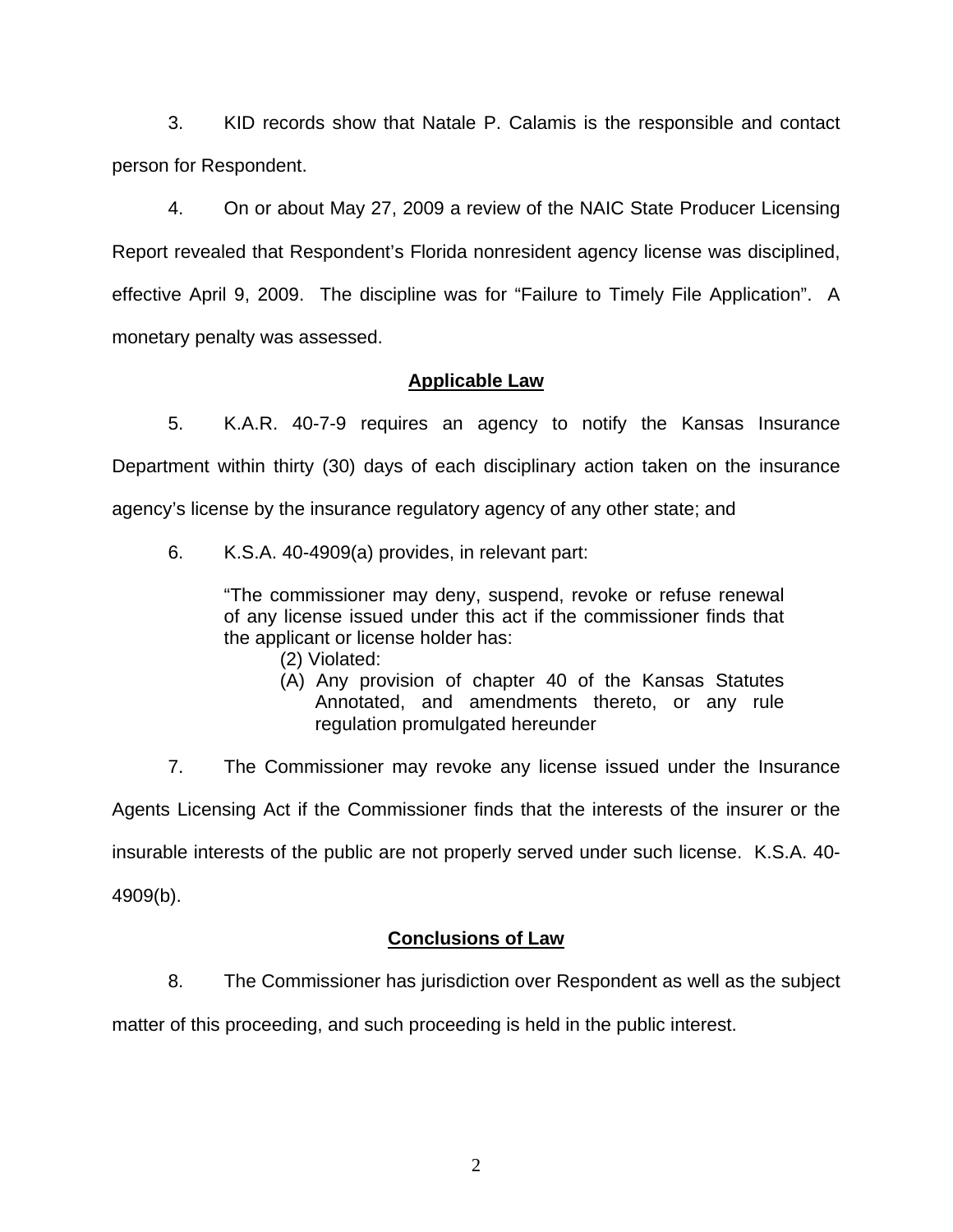The Commissioner finds, based on the facts contained in paragraph 4, that Respondent has demonstrated incompetence, untrustworthiness, or financial irresponsibility in the conduct of business.

 9. Based on the Respondent's discipline and failure to report the discipline, the Commissioner concludes that sufficient grounds exist for the revocation of Respondent's insurance agency license pursuant to K.S.A. 40-4909(b) because such license is not properly serving the interests of the insurer and the insurable interests of the public.

 10. Based on the facts and circumstances set forth herein, it appears that the use of summary proceedings in this matter is appropriate, in accordance with the provisions set forth in K.S.A. 77-537(a), in that the use of summary proceedings does not violate any provision of the law and the protection of the public interest does not require the KID to give notice and opportunity to participate to persons other than Respondent.

# **IT IS THEREFORE ORDERED BY THE COMMISSIONER OF INSURANCE THAT** the Kansas nonresident insurance agency license of Starkweather & Shepley, Inc. is hereby **REVOKED. It is further ordered,** that Starkweather & Shepley, Inc. shall **CEASE and DESIST** from the sale, solicitation, or negotiation of insurance and/or receiving compensation deriving from the sale, solicitation, or negotiation of insurance conducted after the effective date of this order.

3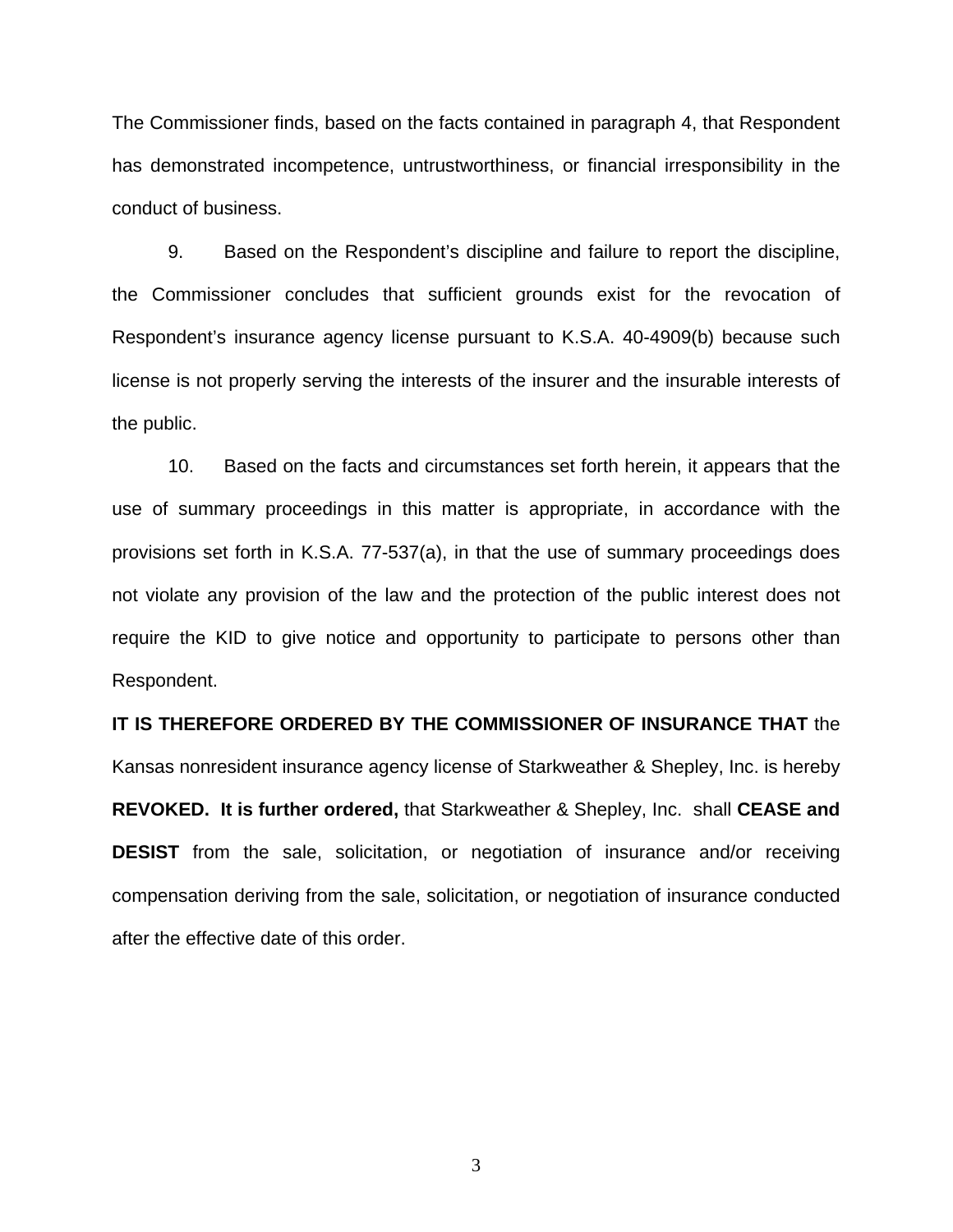#### **NOTICE OF RIGHTS**

(Pursuant to K.S.A. 77-542)

Starkweather & Shepley, Inc. is entitled to a hearing pursuant to K.S.A. 77-537 and K.S.A. 77-542, the Kansas Administrative Procedure Act. If Respondent desires a hearing, it must file a written request for a hearing with:

> John W. Campbell, General Counsel Kansas Insurance Department 420 S.W. 9<sup>th</sup> Street Topeka, Kansas 66612

This request must be filed within fifteen (15) days from the date of service of this Order. If Respondent requests a hearing, the Kansas Insurance Department will notify it of the time and place of the hearing and information on procedures, right of representation, and other rights of parties relating to the conduct of the hearing, before commencement of the same.

If a hearing is not requested in the time and manner stated above, this Summary Order shall become effective as a Final Order upon the expiration of time for requesting a hearing, pursuant to K.S.A. 77-613. In the event Respondent files a Petition for Judicial Review, pursuant to K.S.A. §77-613(e), the agency officer to be served on behalf of the Kansas Insurance Department is:

> John W. Campbell, General Counsel Kansas Insurance Department 420 S.W.  $9<sup>th</sup>$  Street Topeka, Kansas 66612